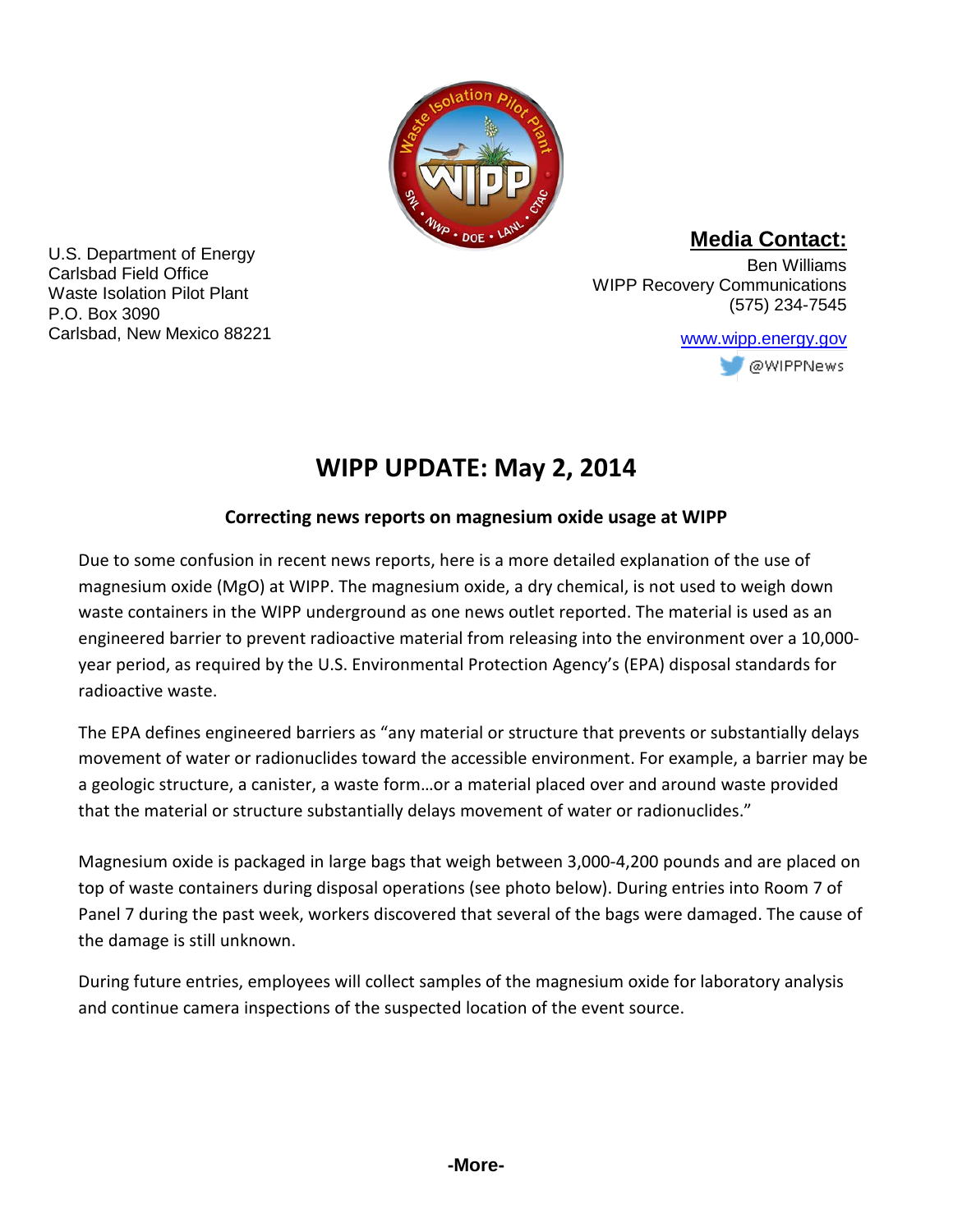

**WIPP personnel place "super sacks" of magnesium oxide on the top of waste columns during underground waste disposal operations.**

#### **ORPS Report Issued**

Based on recent entries into the WIPP underground facility, the team is evaluating the contents of a set of waste drums that came from Los Alamos National Laboratory (LANL) that are located in Panel 7, the location of the event. The team is looking at the possibility that a chemical reaction may have occurred within a drum, causing a potential release.

To maintain our commitment to the protection of workers, residents, and the environment, shipments of a specific LANL waste stream to Waste Control Specialists have been temporarily halted. As part of the ongoing efforts to identify the cause of the February 14 event at the Waste Isolation Pilot Plant, we are evaluating all possible causes including the waste packages themselves. All possible scenarios will be thoroughly investigated until the cause of the event has been determined.